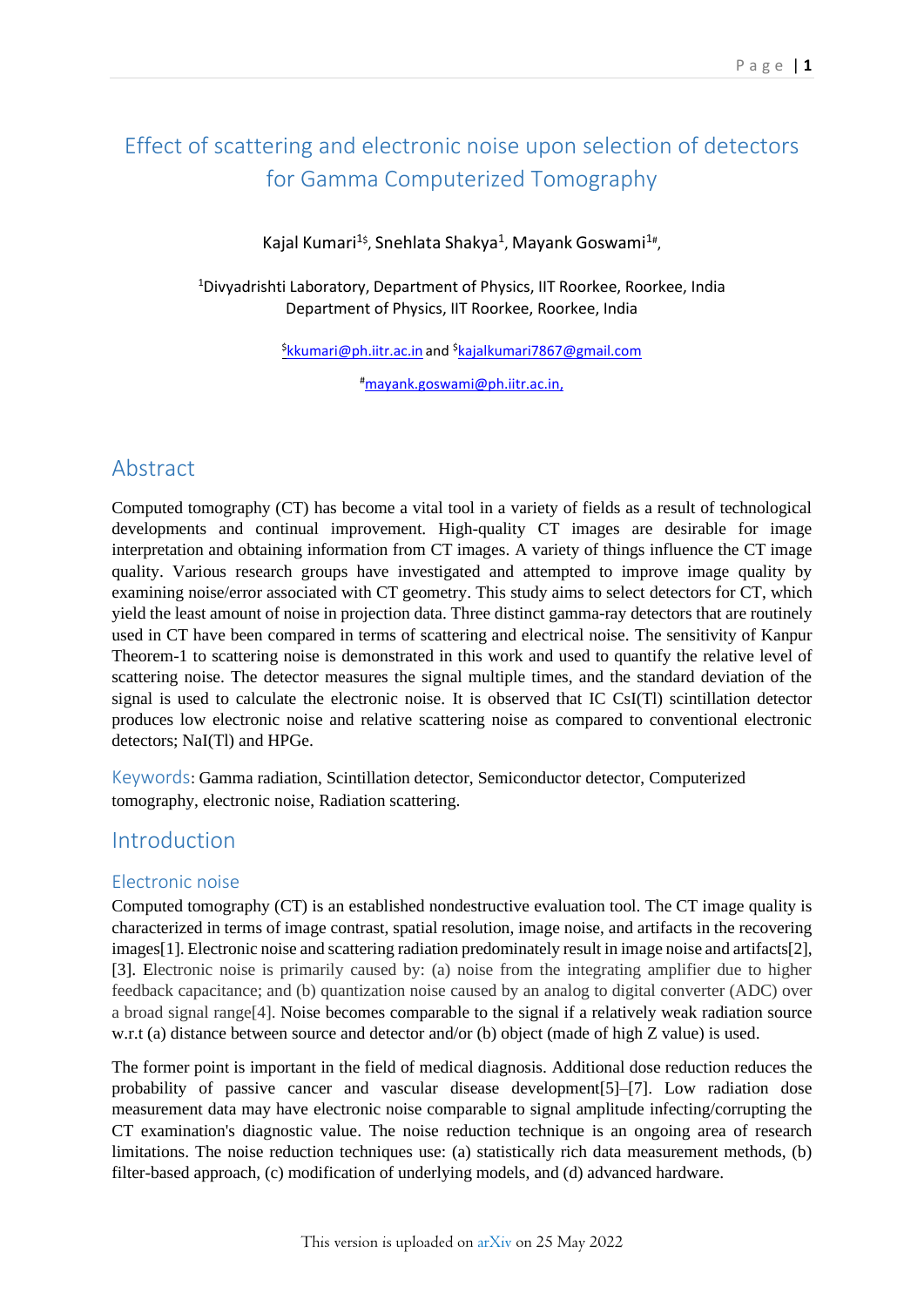Measurement data with the best Gaussian fit with least standard deviation (SD) and low value of fullwidth half maxima (FWHM) is preferred and shown to give the best reconstruction quality[8]. Most of the post-processing noise filtering approaches may be applied during three stages: (a) before reconstruction [4], [9] (b) while solving the inverse problem [10], and/or (c) after reconstruction on prefinal image[11], [12]. Several modifications are proposed in beer-lambert law, the basic attenuation model for variance-related noise reduction [13]. As far as using advanced hardware is concern, detector and associated electronics are major components.

Several comparison studies are provided preferring Integrated Circuit (IC) detectors over detectors with distributed electronics as far as reduction of electronic noise is concern[3], [14], [15]. It has been observed that image noise can be reduced by approximately 10% using the IC detector[15]. The CT experiment is performed, first time, using distributed electronics detectors. The same CT experiment is performed using IC detectors but this time lowering the radiation dose. It has been shown that a dose reduction of 20% can be accomplished to match standard deviation (SD) of CT number / pixel value obtained using distributed electronics detector[15]. The impact of electronic noise upon reconstructed image quality is quantified by the standard deviation of CT numbers (SDCT) in the uniform region of interest (ROI), and artifact level is quantified by the square root of the difference in the square of SDCT between streak artifacts regions and adjacent artifact-free region. The CT experiment is performed to evaluate image noise in homogeneous phantom (cylindrical water phantom) and patients, as well as artifact in semi-anthropomorphic phantom[3]. Use of SDCT parameter as image noise estimation can be justified if true images is available which is not possible in case of clinical studies.

#### Nonlinear Scattering of radiation

Another critical source of error (w.r.t. transmission CT) is inability to remove the component related to photon scattering inside: (a) nuclei, (b) the crystal of the detector, and (c) the object, from the projection data. The latter component can further be divided into two components: (i) scattering taking place inside the radiation beam originated from source and extended to the end of the detector head, and (ii) outside of this beam. The former component can be included in modelling by estimating the weight factors in pixel by beam. The scattering of radiation affects the measured data quantitatively and qualitatively[16], [17]. To the best of our knowledge the former two phenomenon (a) and (b) are not investigated. Scatter correction models aren't commonly employed in Gamma computed tomography, but they're popular in single photon emission computed tomography (SPECT), positron emission tomography (PET), and Xray computed tomography. Several models and methodologies are developed in SPECT, PET and Xray tomography to suppress or estimate and then eliminate the photon scattering from the measured data[18]–[26] for latter phenomenon.

The detectors employed in this research are of different diameters and crystal thicknesses. The increase in crystal size raises the photo fraction (ratio of counts under complete energy peak to total counts in the energy spectrum), owing to a higher contribution from Compton scattering as well[27].

This study utilizes a gamma CT system to evaluate the noise level in counts measured by three different gamma detectors and its impact on CT images. Exact quantification of error in reconstruction is only possible if prior information of the scanned object is available. If such information is already available would render the non-destructive evaluation unnecessary. Kanpur theorem, however, estimates the inherent error level in projection data without having prior information of the scanned object[28]. In our work, performance evolution tools based on with or without the prior knowledge of scanned object are used, which are Sorensen-dice similarity coefficient[29] and Kanpur theorem[30]. Until now, Kanpur theorem -1 (KT-1) has been employed to calculate the inherent noise in projection data of CT. This is the first time that the sensitivity of KT-1 to error caused by scattering radiation has been demonstrated. In this study, KT-1 is used to estimate the *relative* scattering noise level in projection data obtained by three gamma detectors. To estimate the electronic noise level, the standard deviation parameter is used.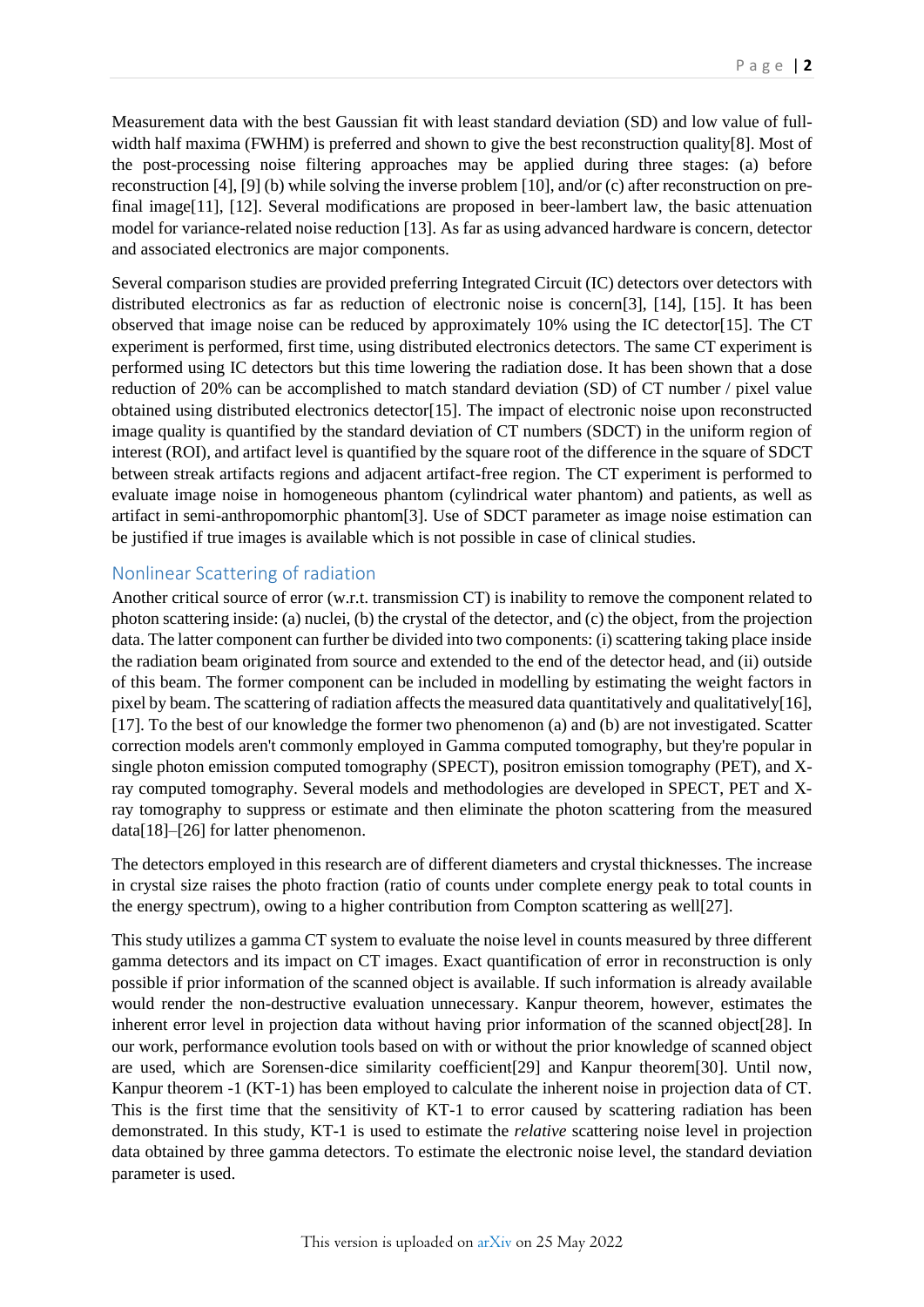## **Motivation**

To build an advanced CT hardware, one needs to trade-off between overall cost, robustness character, power consumption, size, and noise level to select a detector and its associated electronics. This work presents a methodology for the same.

# Materials & Methods

## 1. Electronics Noise estimation methodology

A detector is placed in front of the source at 42cm (same as in case of CT) but without any object in between. Radiation counts are measured multiple times. Details of electronics setting are same as set in CT measurement except window setting. Full spectrum energy range is set in this case. It is estimated that the gamma source emission has insignificant energy dependent randomness (maximum SD 2) as compared to randomness due to electronic noise. This calculation is explained in [supplementary file.](#page-9-0) Scattering of photon inside the nuclei will be same for all detectors. Different types of detectors will have different crystal materials, size, and thickness. Scattering inside a given crystal or radiation source nuclei is dependent on material distribution and will have insignificant randomness in multiple measurement data. It will not contribute to component that imparts randomness so the value of standard deviation in total counts will give an estimate for the electronic noise only.

## 2. Methodology to estimate relative error due to scattering

CT projection data is gathered using single detector by following an innovative CT scheme. Three different energy ranges: (a) gamma photo peak region, (b) Compton edge and Compton valley, and/or (c) full energy spectrum are used. This strategy has generated 3 projection data for each detector, in total 9 data sets.

It is expected that CT projection data from latter energy range (full energy spectrum range settings) will contain maximum error component related to scattering. Similarly, CT projection data from gamma photo peak is expected to contain least scattering error.

Kanpur theorem is used to estimate the inherent error in these projection data sets. Detail for this error estimate is given in [supplementary file.](#page-9-1) *This inherent error includes electronics noise, and modelling error due to scattering component in source nuclei, and detector crystal.* Since single detector is used it will not be able to account for the scattering component outside of the radiation beam (explained earlier). Existing transmission tomography methods can only include the scattering component which is inside the radiation beam; however, all components are present in the CT measured data.

The details and properties of different types of gamma detectors are given in next subsection. The details of electronics parameters settings and CT geometry parameters are given in subsection 3 and 4, respectively. The details of the phantom used in gamma CT is provided in fourth subsection. The 'Measurement' subsection discusses the measurement scheme to evaluate the *relative* scattering noise and electronic noise. CT image reconstruction is provided in last subsection 'Image reconstruction and noise evaluation'.

#### 3. Detectors and electronic settings

To evaluate the level of electronic and scattering noise in a given detector following factors may be considered: crystal thickness, crystal material type, and kind of electronic circuit (distributed and integrated). We have selected three distinct gamma-ray detectors: an compact CsI(Tl) Multi Pixel Photon Counter scintillation IC detector, two detectors with distributed electronics: (a) a high-resolution HPGe semiconductor detector, and (b) a NaI(Tl) scintillation detector [31], [32]. The specifications of these three detectors are mentioned in table 1. The latter set of hardware (make: electronics enterprise Ltd. India) has NaI (Tl) scintillator crystal is coupled with its photomultiplier (PM) tube; Its anode output is amplified by the separate amplifier circuit. It is finally connected to a PC via a single-channel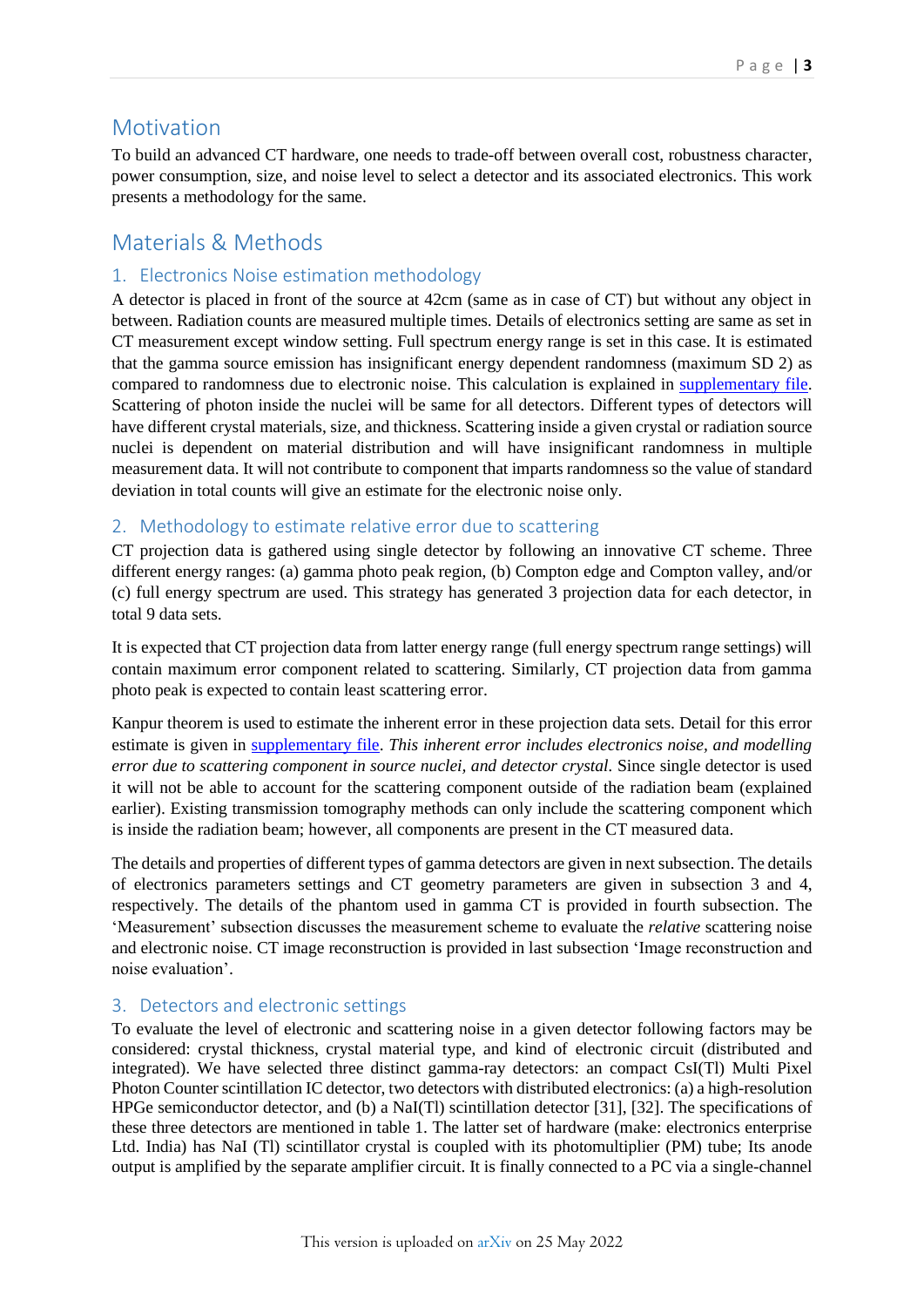analyzer (SCA). The HPGe detector (make: Canberra and NI-PIXI-1031) is interfaced to Nuclear Instrumentation Module (NIM) and a multichannel pixie-4 data acquisition system. The third CT setup (make: Hamamatsu model C12137) contains CsI (Tl) scintillation crystal coupled with a photodiode, preamplifiers, and analog-to-digital converters all integrated into the same silicon chip. Each of these have their own manufacturer provided data acquisition software.

The PM tube of the NaI(Tl) detector is subjected to a high voltage of 650V[8], whereas of HPGe detector is subjected to a high voltage of 4500V. The CsI (Tl) detector requires USB to get connected with a PC in plug-in-play mode. The counting time is set at 30 seconds[8] for each projection data set. Due to low activity of the radioactive source, and for selected geometry, we have observed that 30 seconds is insufficient for counting gamma radiation by CsI (Tl) detector in our experiment. Therefore, in the CsI detector program, the next option for counting time is 1 minute, followed by 10 minutes; we chose 10 minutes. The counts are normalized for all three detectors at the end.

## 4. CT Geometry and Phantom

The gamma CT experiment comprises an encapsulated radioactive source Cs-137 of activity 1.5μCi, phantom, and gamma-ray detectors. For scanning purposes, a well-known cylindrical-shaped phantom is used. The phantom is made up of Perspex material with a diameter of 12 cm. Two holes, 3.8 cm and 0.8 cm in diameter are drilled and afterward filled with concentric aluminium and iron cylinders.

Gamma CT experiment is performed using three types of gamma-ray detectors NaI(Tl), HPGe, and  $CsI(Tl)$ , shown in figs.  $1(a)$ ,  $1(b)$  and  $1(c)$ . It uses fan-beam geometry shown in Fig  $1(d)$  with a fan beam angle of 37.1°.



Fig.1: Gamma CT measurement Systems(a) NaI(Tl), (b) HPGe, (c) CsI(Tl), (d) Schematic

Source to detector and object to detector distance is kept at 42cm and 21cm, respectively. The projection data is obtained by rotating the phantom in 18 steps, moving the detector in five steps in an 'arc' form because only one detector of each kind is available. The 'arc' must be formed in such a way that first and last detector receives spread of radiation passing via object. Since we have one detector of each type, and its not advisable to move HPGe detector, scheme2b is used to create four virtual detectors to complete the 'arc' of five and create CT data from 5 detectors for 18 view/projections.

We have compared the sinogram taken by this *innovative* scanning method, scheme2b with the scanning scheme2a and conventional scheme1 (when we would had used five detectors same time). Please note that we do have 5 NaI (Tl) detectors but for uniformity sake, we only used single NaI(Tl) for CT. It is found that in all three scanning schemes give same sinogram. Description of these three scanning schemes is given in [supplementary file.](#page-10-0)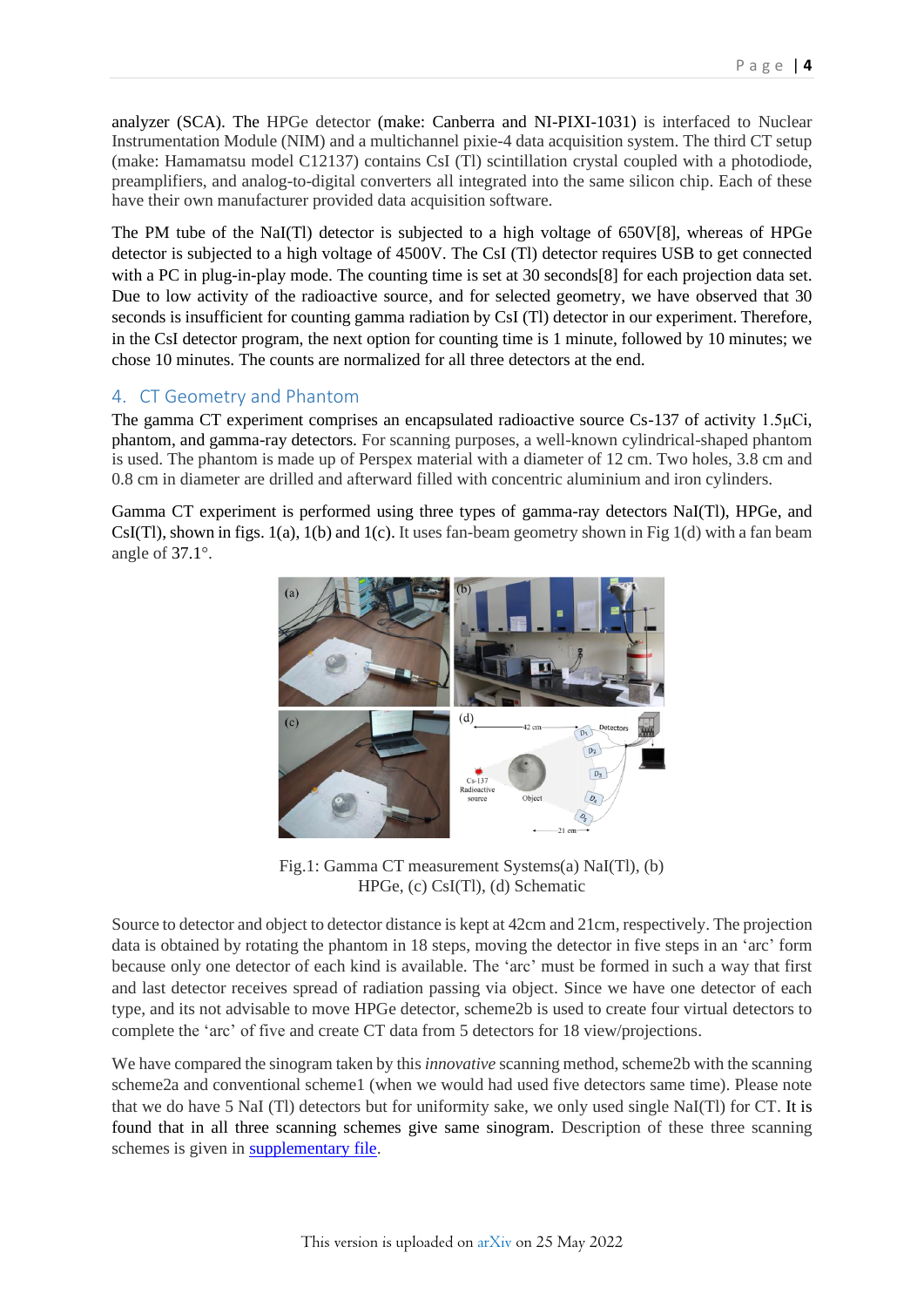

Fig.2: Energy spectrum of Cs-137 radioactive source detected by CsI(Tl), HPGe and NaI(Tl) detector.

#### 5. Measurement

Gamma CT experiment is performed using one type of gamma-ray detector setup at a time. The same CT geometry is used for the rest of the detectors.

Three energy ranges are selected to estimate the relative scattering noise in CT projection data obtained by three different gamma detectors: (a) gamma photopeak counts, (b) Compton edge and Compton valley, and (c) full energy spectrum. The full energy spectrum is recorded, using multi-channel analyser (MCA) with HPGe detectors. CsI(Tl) detector has on-board / integrated MCA on its electronics chip. The counts for particular (as desired) energy range are extracted out of this data later. The spectrum from NaI(Tl) is measured using its available SCA. The energy window selected to contribute the counts in projection data from different energy range is given in table 1.

| <b>Properties of detectors</b>                  | NaI(Tl)      | CsI(Tl)         | <b>HPGe</b>      |
|-------------------------------------------------|--------------|-----------------|------------------|
| <b>Crystal Diameter</b>                         | 25.4 cm      | $13 \text{ cm}$ | 55.60 cm         |
| Crystal thickness                               | 50.8 cm      | $20 \text{ cm}$ | $60 \text{ cm}$  |
| Hygroscopic                                     | <b>Yes</b>   | Slightly        | Cooling required |
| <b>Power Consumption</b>                        | $+650V$      | $+5V$           | $-4500V$         |
| Cost (in Lacs): single detector $+$ electronics | $0.93 + 54$  | 3.2 (inclusive) | $35 + 15$        |
| <b>Estimated Resolution</b>                     | 8.9%         | 8.2%            | 0.23%            |
| Gamma photopeak energy window (selected)        | 2.8 to 3.52V | 610 to 762keV   | 652 to 669keV    |
| Compton energy window (selected)                | 1.5 to 2.7V  | 357 to 552keV   | 350 to 550 keV   |

#### Table 1: Specifications of three gamma detectors

Due to the lack of an integration mode in SCA, threshold mode is used to measure the counts throughout the full energy spectrum. The minimal threshold is established at 0.3V because below than this value zero counts obtained. The threshold value for the CsI(Tl) and HPGe detectors is chosen 30 keV and 35 keV, respectively. Theses default settings are used for CsI(Tl) and HPGe detector. Individual detectors' energy spectrums are visualized to select energy ranges. The measured energy spectrum from all three detectors is shown in fig.2.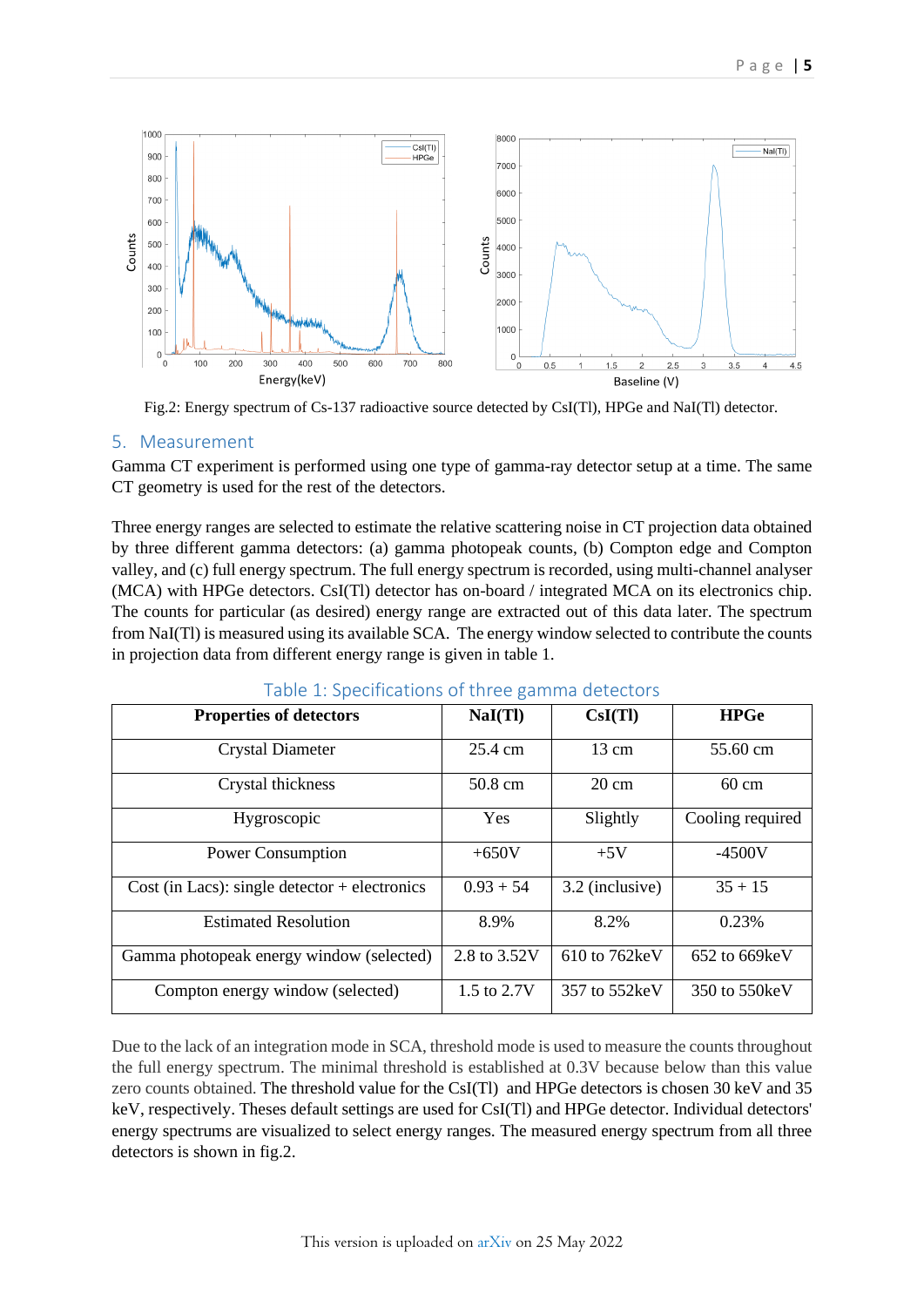#### 6. Image reconstruction

KT-1 estimates the inherent noise in projection data if reconstructed using the convolution backprojection algorithm (CBP) for parallel beam geometry[33]. We first transformed the fan-beam projection data into a parallel beam equivalent to utilize the Kanpur Theorem. Apt values of input information such as geometry information, number of detectors, number of rotations, and type of filter functions are utilized to develop custom reconstruction codes.

In our work, we didn't use the RMSE of reconstructed image w.r.t. cyber phantom as an error estimation parameter. Analysis in support is given in supplementary file<sup>[34]</sup>. The Sorensen dice coefficient is employed for the first time in CT to compute the similarity in reconstruction with cyber phantom to estimate error.

## Results

Electronics Noise estimation methodology (described above) is applied using three detectors (details mentioned above).

Figure 3 depicts the SD of NaI(Tl), CsI(Tl) and HPGe detector. Lowest SD is observed for CsI(Tl) detector and highest for NaI(Tl) detector.

 $GOF<sub>RMSE</sub>$  of KT-1 signature is obtained. The bar graph of  $GOF<sub>RMSE</sub>$  is shown in fig. 4. If we compare three energy regions, it is observed that noisy projection data is obtained in full energy spectrum region and least noisy projection data in gamma photopeak region for all three gamma detectors.

We also compared the gamma detectors used in this study. It is observed that regardless of the energy region, least noisy projection data is obtained for CsI(Tl) detector and noisy projection data is obtained for NaI(Tl) detector. For full spectrum and Compton region, NaI(Tl) and HPGe detectors gives comparative  $GOF_{RMSE}$  values. While a significant difference in  $GOF_{RMSE}$  value can be seen for gamma photopeak region. CsI(Tl) gives least noisy but a comparative value of  $GOF<sub>RMSE</sub>$  for gamma photopeak region is also obtained by HPGe detector.

 $0.1$ 





Fig. 3: Standard deviation of NaI(Tl), CsI(Tl) and HPGe detector.



The CT images for gamma photopeak region obtained by three gamma detectors is shown in fig. 5. The CsI(Tl) detector has the highest dice similarity coefficient, followed by the NaI(Tl) and HPGe detector. Dice similarity coefficient's result matches with human perception i.e. visualization of reconstructed images w.r.t cyber phantom. In case of NaI(Tl), and HPGe detector, first and last column in reconstructed image contains no valuable information. This factor is also included in human perception.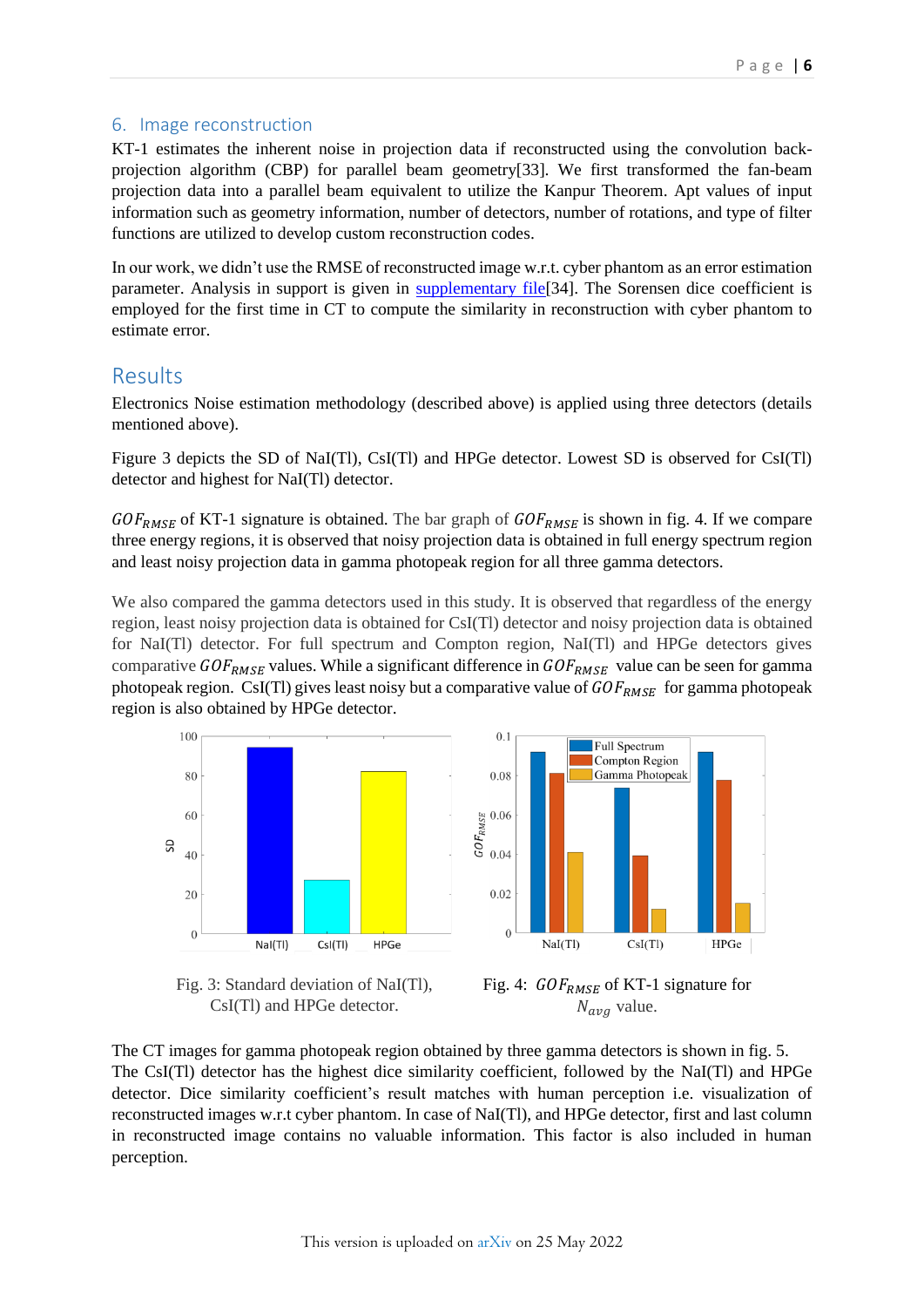

NaI(Tl), (c) CsI(Tl), and (d) HPGe detector.

Figure 7 shows the normalized sinograms / projection data measured from all three detectors and obtained from the cyber phantom. The sinogram of cyber phantom shows distinct patches with uniform gradient / variations. The Fig. 7(b) has highest difference in these regions. HPGe has least difference in first half of the second row. CsI(Tl) has best similarity with cyber phantom for first half of the last row and last patch of the first row However, more or less all four have similar visual characteristics.



Fig. 7: Sinogram of (a) cyber phantom, (b) NaI(Tl), (c) CsI(Tl), and (d) HPGe

# Discussion and Conclusion

The following are the major findings of this study:

- 1) IC detector has low level of electronic noise as compare to detectors with distributed electronics.
- 2) For the first time the sensitivity of KT-1 to error due to scattered radiation is demonstrated and it is utilized to evaluate the relative scattering noise in three gamma detectors.
- 3) It is observed that out of three gamma detectors, CsI(Tl) detector has least inherent noise in projection data. The integrated electronic circuit, as well as the crystal size might be reason for least value of electronic noise and scattering radiation.
- 4) The influence of electronic noise and scattering noise on CT images is illustrated.
- 5) To minimize the scattering radiation w.r.t transmission tomography one needs to consider crystal diameter and thickness.
- 6) It is concluded that the IC CsI scintillation detector produces the lowest electronic and scattering noisy projection data. Based on this research, it is advised to prefer compact IC CsI(Tl) detector over NaI(Tl) and HPGe (expensive and requires additional maintenance) detector for better CT image quality.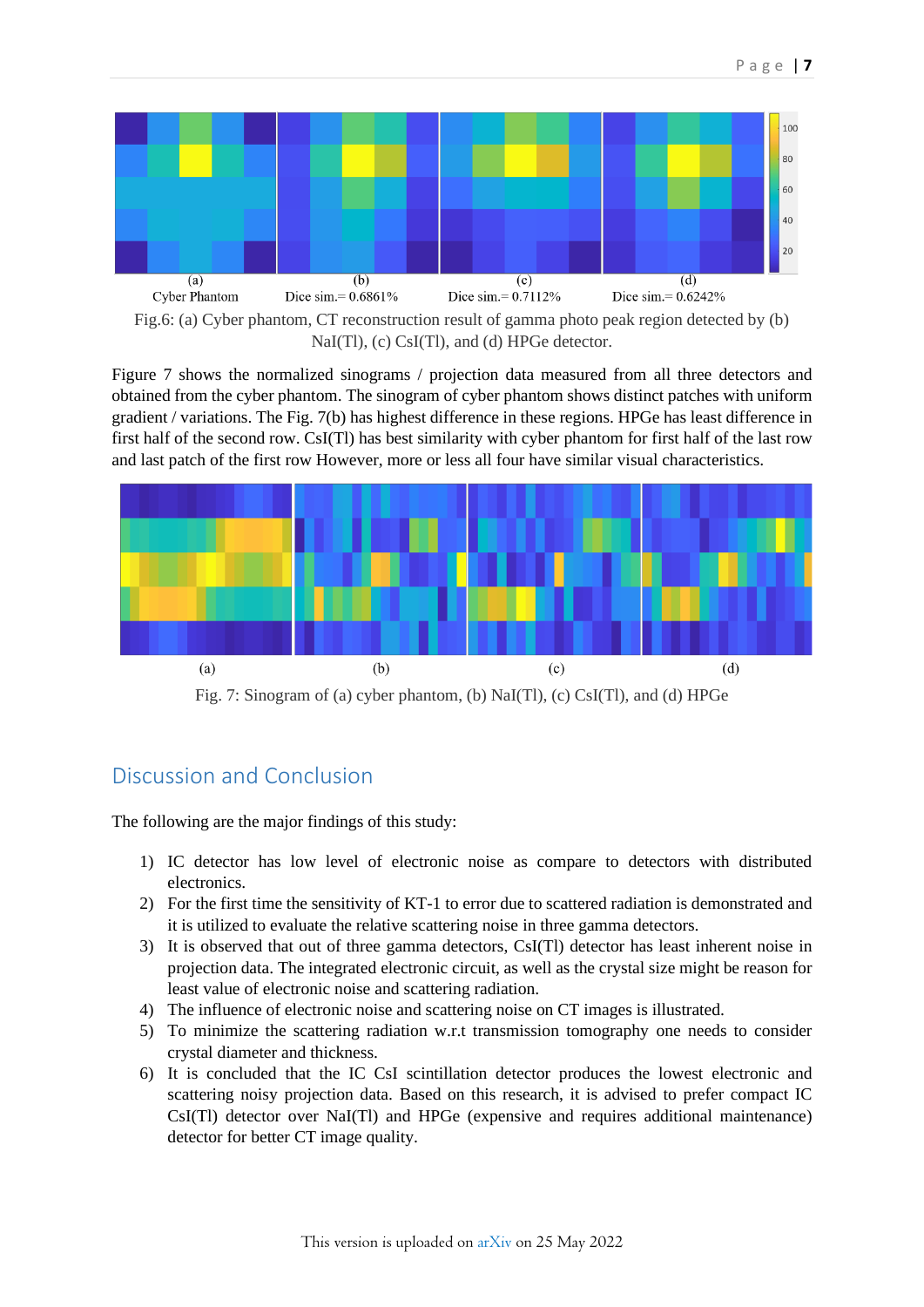# Acknowledge

K. Kumari is thankful to the Council of Scientific and Industrial Research (CSIR), India for the fellowship. M. Goswami would like to acknowledge to Prof. Anil K. Gourishetty, Prof. Ajay Y. Deo and members of the RDS Lab at Department of Physics, IIT Roorkee for allowing to use HPGe detector system.

## Credit authorship contribution statement

K. Kumari: Methodology, Experiment, Data Acquisition, coding and Writing. M. Goswami: Methodology, Funding, Supervision, Writing.

Conflicts of Interest: The authors declare no conflict of interest.

# References

- [1] L. W. Goldman, "Principles of CT: radiation dose and image quality," *J. Nucl. Med. Technol.*, vol. 35, no. 4, pp. 213–225, 2007.
- [2] M. Endo, T. Tsunoo, N. Nakamori, and K. Yoshida, "Effect of scattered radiation on image noise in cone beam CT," *Med. Phys.*, vol. 28, no. 4, pp. 469–474, 2001.
- [3] X. Duan *et al.*, "Electronic noise in CT detectors: impact on image noise and artifacts," *Am. J. Roentgenol.*, vol. 201, no. 4, pp. W626–W632, 2013.
- [4] P. Wu *et al.*, "Statistical weights for model-based reconstruction in cone-beam CT with electronic noise and dual-gain detector readout," *Phys. Med. & amp*; *Biol.*, vol. 63, no. 24, p. 245018, 2018, doi: 10.1088/1361-6560/aaf0b4.
- [5] R. T. Griffey and A. Sodickson, "Cumulative radiation exposure and cancer risk estimates in emergency department patients undergoing repeat or multiple CT," *Am. J. Roentgenol.*, vol. 192, no. 4, pp. 887–892, 2009.
- [6] R. Guttikonda, B. R. Herts, F. Dong, M. E. Baker, K. B. Fenner, and B. Pohlman, "Estimated radiation exposure and cancer risk from CT and PET/CT scans in patients with lymphoma," *Eur. J. Radiol.*, vol. 83, no. 6, pp. 1011–1015, 2014.
- [7] K. D. Abalo *et al.*, "Early life ionizing radiation exposure and cancer risks: systematic review and meta-analysis," *Pediatr. Radiol.*, vol. 51, no. 1, pp. 45–56, 2021.
- [8] K. Kumari and M. Goswami, "Sensitivity analysis of calibration methods and factors effecting the statistical nature of radiation measurement," *J. Signal Process. Syst.*, vol. 94, no. 4, pp. 387–397, 2022.
- [9] A. A. Green, M. Berman, P. Switzer, and M. D. Craig, "A transformation for ordering multispectral data in terms of image quality with implications for noise removal," *IEEE Trans. Geosci. Remote Sens.*, vol. 26, no. 1, pp. 65–74, 1988.
- [10] M. Lyra and A. Ploussi, "Filtering in SPECT image reconstruction," *Int. J. Biomed. Imaging*, vol. 2011, 2011.
- [11] P. Patidar, M. Gupta, S. Srivastava, and A. K. Nagawat, "Image de-noising by various filters for different noise," *Int. J. Comput. Appl.*, vol. 9, no. 4, pp. 45–50, 2010.
- [12] M. Diwakar and M. Kumar, "A review on CT image noise and its denoising," *Biomed. Signal*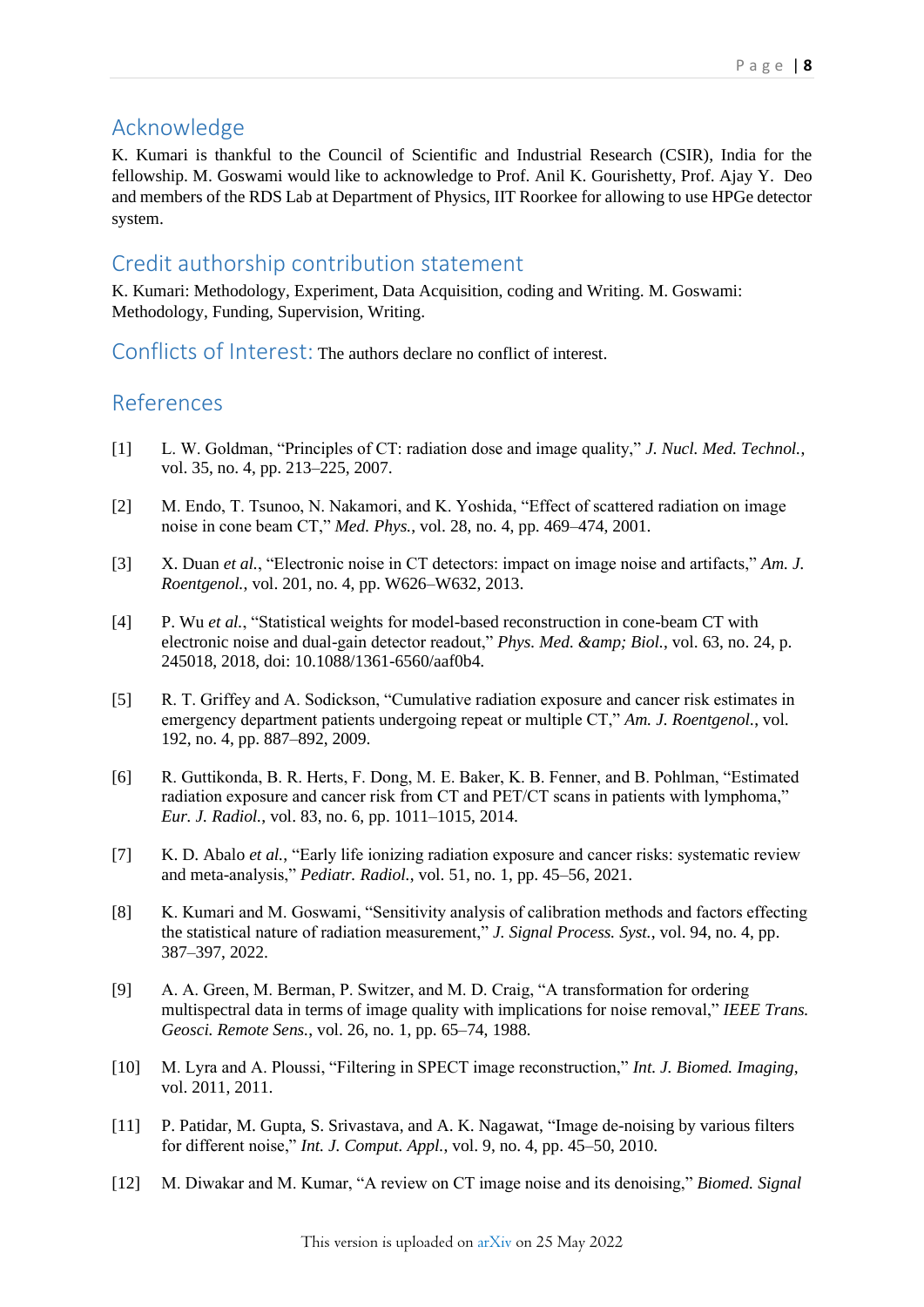*Process. Control*, vol. 42, pp. 73–88, 2018.

- [13] J. Ma *et al.*, "Variance analysis of x-ray CT sinograms in the presence of electronic noise background," *Med. Phys.*, vol. 39, no. 7Part1, pp. 4051–4065, 2012.
- [14] F. Morsbach *et al.*, "Stenosis quantification in coronary CT angiography: impact of an integrated circuit detector with iterative reconstruction," *Invest. Radiol.*, vol. 48, no. 1, pp. 32– 40, 2013.
- [15] Y. Liu *et al.*, "Reducing image noise in computed tomography (CT) colonography: effect of an integrated circuit CT detector," *J. Comput. Assist. Tomogr.*, vol. 38, no. 3, pp. 398–403, 2014.
- [16] A. Bieberle, D. Hoppe, E. Schleicher, and U. Hampel, "Void measurement using highresolution gamma-ray computed tomography," *Nucl. Eng. Des.*, vol. 241, no. 6, pp. 2086– 2092, 2011.
- [17] J. Wiegert, K. J. Engel, and C. Herrmann, "Impact of scattered radiation on spectral CT," in *Medical Imaging 2009: Physics of Medical Imaging*, 2009, vol. 7258, pp. 1232–1241.
- [18] T. Niu and L. Zhu, "Scatter correction for full-fan volumetric CT using a stationary beam blocker in a single full scan," *Med. Phys.*, vol. 38, no. 11, pp. 6027–6038, 2011.
- [19] L.-E. Adam, J. S. Karp, and R. Freifelder, "Energy-based scatter correction for 3-D PET scanners using NaI (Tl) detectors," *IEEE Trans. Med. Imaging*, vol. 19, no. 5, pp. 513–521, 2000.
- [20] I. Castiglioni *et al.*, "Scatter correction techniques in 3D PET: a Monte Carlo evaluation," *IEEE Trans. Nucl. Sci.*, vol. 46, no. 6, pp. 2053–2058, 1999.
- [21] R. Maad, B. T. Hjertaker, and G. A. Johansen, "Semi-empirical scatter correction model for high-speed gamma-ray tomography," *Meas. Sci. Technol.*, vol. 19, no. 9, p. 94016, 2008.
- [22] I. Meric, G. A. Johansen, and I. V. M. Moreira, "A library least-squares approach for scatter correction in gamma-ray tomography," *Radiat. Phys. Chem.*, vol. 108, pp. 39–47, 2015.
- [23] N. Freud, P. Duvauchelle, S. A. Pistrui-Maximean, J.-M. Létang, and D. Babot, "Deterministic simulation of first-order scattering in virtual X-ray imaging," *Nucl. Instruments Methods Phys. Res. Sect. B Beam Interact. with Mater. Atoms*, vol. 222, no. 1–2, pp. 285–300, 2004.
- [24] M. Wagner, F. Barthel, J. Zalucky, M. Bieberle, and U. Hampel, "Scatter analysis and correction for ultrafast X-ray tomography," *Philos. Trans. R. Soc. A Math. Phys. Eng. Sci.*, vol. 373, no. 2043, p. 20140396, 2015.
- [25] S. M. Golgoun, D. Sardari, M. Sadeghi, and F. B. Mofrad, "A novel method of combined detector model for gamma-ray densitometer: Theoretical calculation and MCNP4C simulation," *Appl. Radiat. Isot.*, vol. 118, pp. 246–250, 2016.
- [26] P. Priyada, M. Margret, and R. Ramar, "Intercomparison of gamma ray scattering and transmission techniques for fluid–fluid and fluid–air interface levels detection and density measurements," *Appl. Radiat. Isot.*, vol. 70, no. 3, pp. 462–469, 2012.
- [27] O. Sakthong *et al.*, "Scintillation properties of Gd3Al2Ga3O12: Ce3+ single crystal scintillators," *Nucl. Instruments Methods Phys. Res. Sect. A Accel. Spectrometers, Detect. Assoc. Equip.*, vol. 751, pp. 1–5, 2014.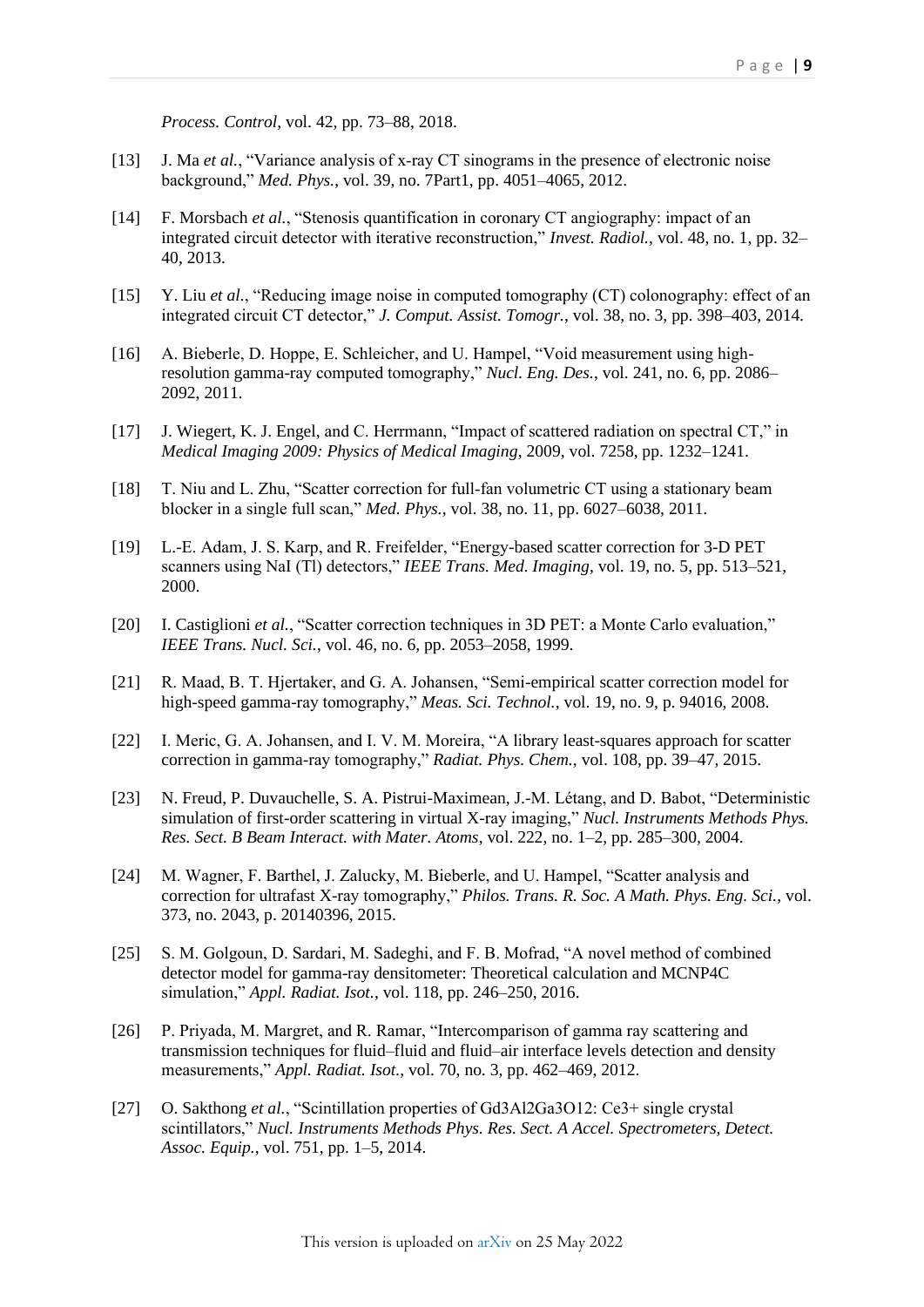- [28] P. Munshi, "Picking the right solution from a set of correct solutions," *Meas. Sci. Technol.*, vol. 13, no. 5, p. 647, 2002.
- [29] A. R. Groendahl *et al.*, "A comparison of methods for fully automatic segmentation of tumors and involved nodes in PET/CT of head and neck cancers," *Phys. Med. Biol.*, vol. 66, no. 6, p. 65012, 2021.
- [30] P. Athe, S. Shakya, P. Munshi, A. Luke, and D. Mewes, "Characterization of multiphase flow in bubble columns using KT-1 signature and fractal dimension," *Flow Meas. Instrum.*, vol. 33, pp. 122–137, 2013.
- [31] K. D. Ianakiev, B. S. Alexandrov, P. B. Littlewood, and M. C. Browne, "Temperature behavior of NaI (Tl) scintillation detectors," *Nucl. Instruments Methods Phys. Res. Sect. A Accel. Spectrometers, Detect. Assoc. Equip.*, vol. 607, no. 2, pp. 432–438, 2009.
- [32] I. Singh, B. Singh, B. S. Sandhu, and A. D. Sabharwal, "Comparative study for intermediate crystal size of NaI (Tl) scintillation detector," *Rev. Sci. Instrum.*, vol. 91, no. 7, p. 73105, 2020.
- [33] P. Munshi, "Error analysis of tomographic filters. I: Theory," *NDT E Int.*, vol. 25, no. 4–5, pp. 191–194, 1992.
- [34] M. Goswami, "Deep learning models for benign and malign ocular tumor growth estimation," *Comput. Med. Imaging Graph.*, vol. 93, p. 101986, 2021.
- [35] V. Titarenko, M. Bajpai, P. Munshi, P. Gupta, and P. Withers, "Performance evaluation of a micro-CT x-ray scanner using Kanpur theorems," in *Smart materials, structures and NDT in aerospace*, 2011, pp. 1–7.
- [36] A. Maan, N. Tiwari, and P. Munshi, "Indirect Error Representation using Kanpur Theorem–," 2015.
- [37] B. T. Hjertaker, R. Maad, and G. A. Johansen, "Dual-mode capacitance and gamma-ray tomography using the Landweber reconstruction algorithm," *Meas. Sci. Technol.*, vol. 22, no. 10, p. 104002, 2011.

## Supplementary Data:

## <span id="page-9-0"></span>Estimation of Randomness of radiation emission by Source:

SD of repeatedly measured counts can be calculated in two ways: (1) The SD of total counts in full energy spectrum, and/or, (2) the energy dependent SD of counts. The former methodology is used to estimate the level of electronic noise. The latter one is used to estimate the randomness of radiation emission by source. SD of counts at a particular energy is calculated. The same is done for all energy values. In this way, the spectrum of energy dependent SD is obtained, which shows that maximum SD is obtained for X-ray peak which is 2 while for gamma photopeak 0.6 SD is obtained.

## <span id="page-9-1"></span>KT Theorem:

In KT-1, the plot between the reciprocal of gray level value of reconstructed image and the second derivative of filter function W″ (0) can be used to indicate noise in CT images. The window/filter functions and their second derivative value implemented in this work is given in table 2. The linearity behaviour of plot shows that the projection data is noise-free or has a low noise level. The root mean square error of the linear fitting  $GOF_{RMSE}$  is used as a parameter to check the linear behaviour of KT-1 signature.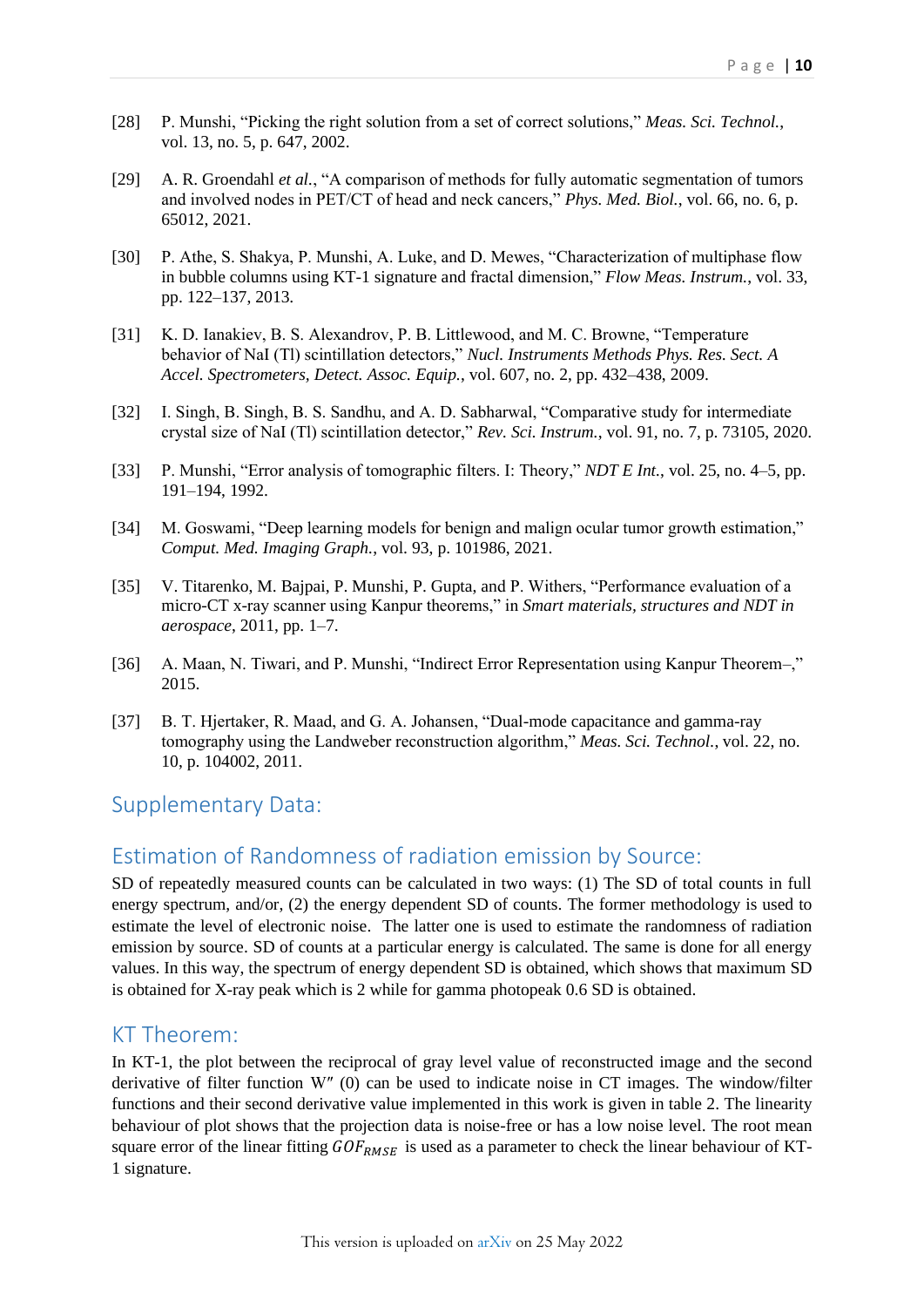### <span id="page-10-0"></span>Table 2:

| Code             | <b>Class</b> | <b>Nature</b> | W''(0) |
|------------------|--------------|---------------|--------|
| h99              | Hamming      | Sharp         | 0.001  |
| h91              | Hamming      | Sharp         | 0.083  |
| h75              | Hamming      | Medium        | 0.250  |
| h54              | Hamming      | Smooth        | 0.460  |
| $\overline{h50}$ | Hamming      | Smooth        | 0.500  |

# <span id="page-10-1"></span>Scanning Schemes description is given below:

## Scheme1:

When 5 detectors are available then the experiment can be performed in following steps:

- 1. Draw the CT geometry (the position of source, position of object w.r.t source, angular distance and angular position of five detectors in an 'arc' w.r.t source) on table/platform/paper.
- 2. Place the source at its position.
- 3. Place the object at its position, by keeping its center coincide with the center of source.
- 4. Place the five detectors at their respective angular position on 'arc'.
- 5. Rotate the object (without changing its center) in 18 steps until a complete rotation while recording their corresponding counts in all five detectors.

#### Scheme2a:

When detector can move then CT Scanning is performed in following steps:

- 1. Draw the CT geometry (the position of source, position of object w.r.t source, angular distance and angular position of five detectors in an 'arc' w.r.t source) on table/paper.
- 2. Place the source at its position.
- 3. Place the object at its position, by keeping it's center coincide with the center of source.
- 4. Place the single detector at first angular position on 'arc'.
- 5. Rotate the object (without changing its center) in 18 steps until a complete rotation while recording their corresponding counts.
- 6. Change the angular position (on arc) of detector w.r.t source and repeat the (5) point.
- 7. Repeat from point (6) until we get data from five angular position of detectors placed in an 'arc'.

## Why RMSE is not accurate error estimate:

Fig. 1 shows that minimum RMSE is obtained for NaI detector while maximum RMSE is obtained for CsI (Tl) detector. However, human visualization of these CT images with cyber phantom conclude that the CT image obtained by CsI (Tl) match closely compare to HPGe and NaI(Tl) detector's CT images. It demonstrates that RMSE result doesn't match with human visualization.